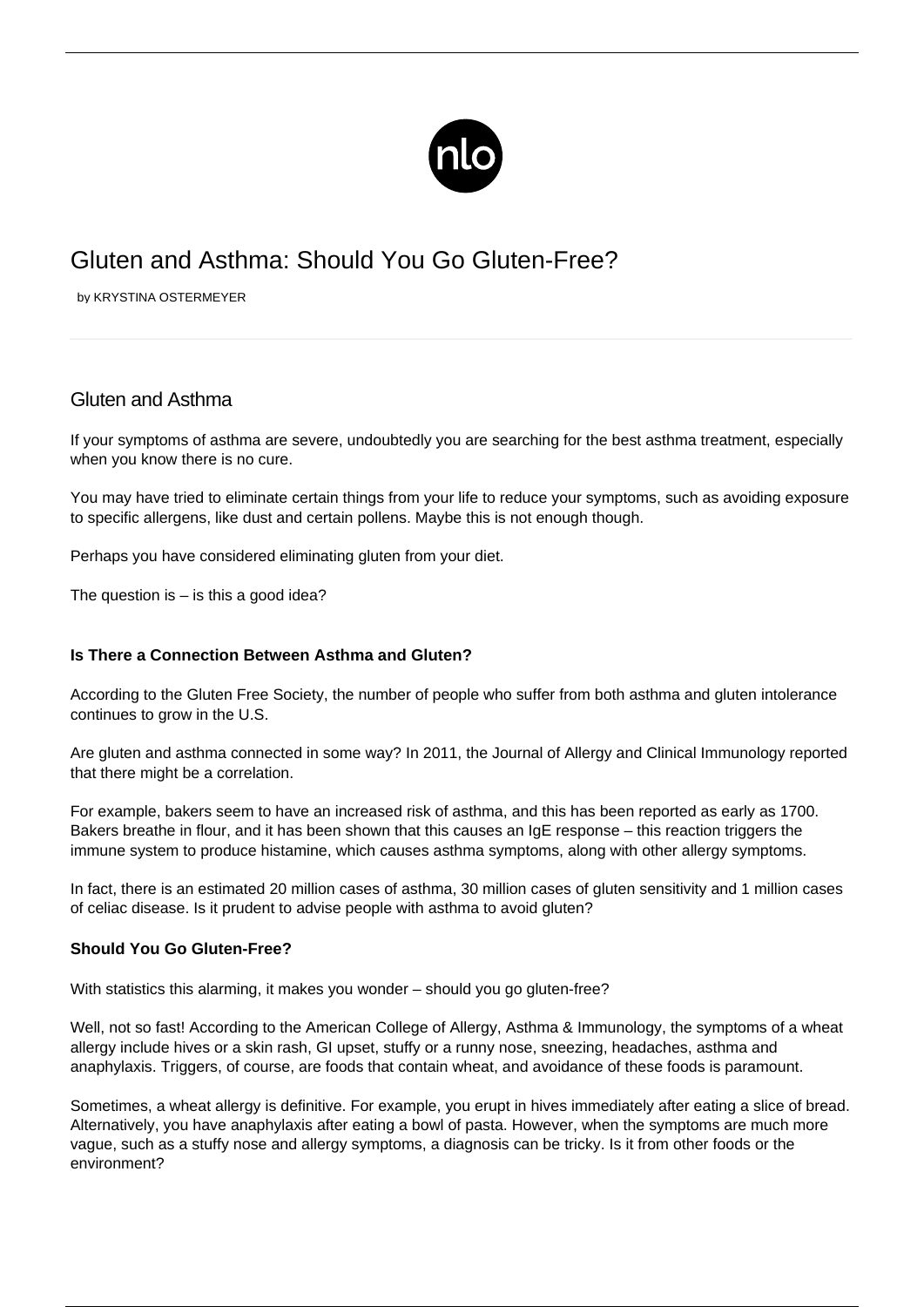In these cases, your physician will likely want to be made. Here's how a wheat allergy is diagnosed:

- **Skin-prick test:** A small amount of the allergens are placed on the back of the forearm, which is pricked using a probe, which allows the allergen to seep directly under the skin. If a reaction occurs in 15 to 20 minutes, an allergy diagnosis can be made.
- **Blood test:** A blood test is sent to a laboratory and is tested for the presence of IgE antibodies to the wheat protein.
- **Oral food challenge:** Small amounts of the suspecting food are eaten to see if a reaction develops. This is performed in a physician's office due to the possibility of an allergic reaction.

If a diagnosis of a wheat allergy is made, avoiding wheat is indicated, and if the wheat allergy is diagnosed, then you should avoid gluten.

### **Wheat Allergy vs. Gluten Intolerance**

There is a difference between a wheat allergy and a gluten intolerance.

- A wheat allergy is a real histamine response to the offending protein that can be diagnosed by a physician.
- A gluten allergy is celiac disease, which is a gastrointestinal disease. This is an autoimmune disease and is serious – they cannot and should not eat wheat, whatsoever.
- A gluten intolerance is not considered an allergy, but many people will say they are allergic to it.

### **So, What's the Verdict?**

Consuming gluten itself is not harmful to asthma patients. However, if someone who has asthma also has celiac disease, gluten should be avoided at all costs. Not only can consuming gluten cause a moderate or severe allergic reaction, but it can put stress on the body too. In turn, this can worsen asthma symptoms, as stress is a trigger to asthma flare-ups.

If you have celiac disease and asthma, here are some things you should eat to make a gluten-free diet:

- Quinoa.
- Brown rice.
- Oats.
- Oranges.
- Grapefruit.
- Apples.
- Bananas.
- Pears.
- Mushrooms.
- Radishes.
- Legumes.
- Read meat.
- Seafood.
- Chicken.
- Milk.
- Cheese.
- Cottage cheese.
- Olive oil.
- Avocado oil.
- Coffee.
- Tea.

However, just because certain dairy or meat products are gluten-free does not mean that all are. Be sure to read